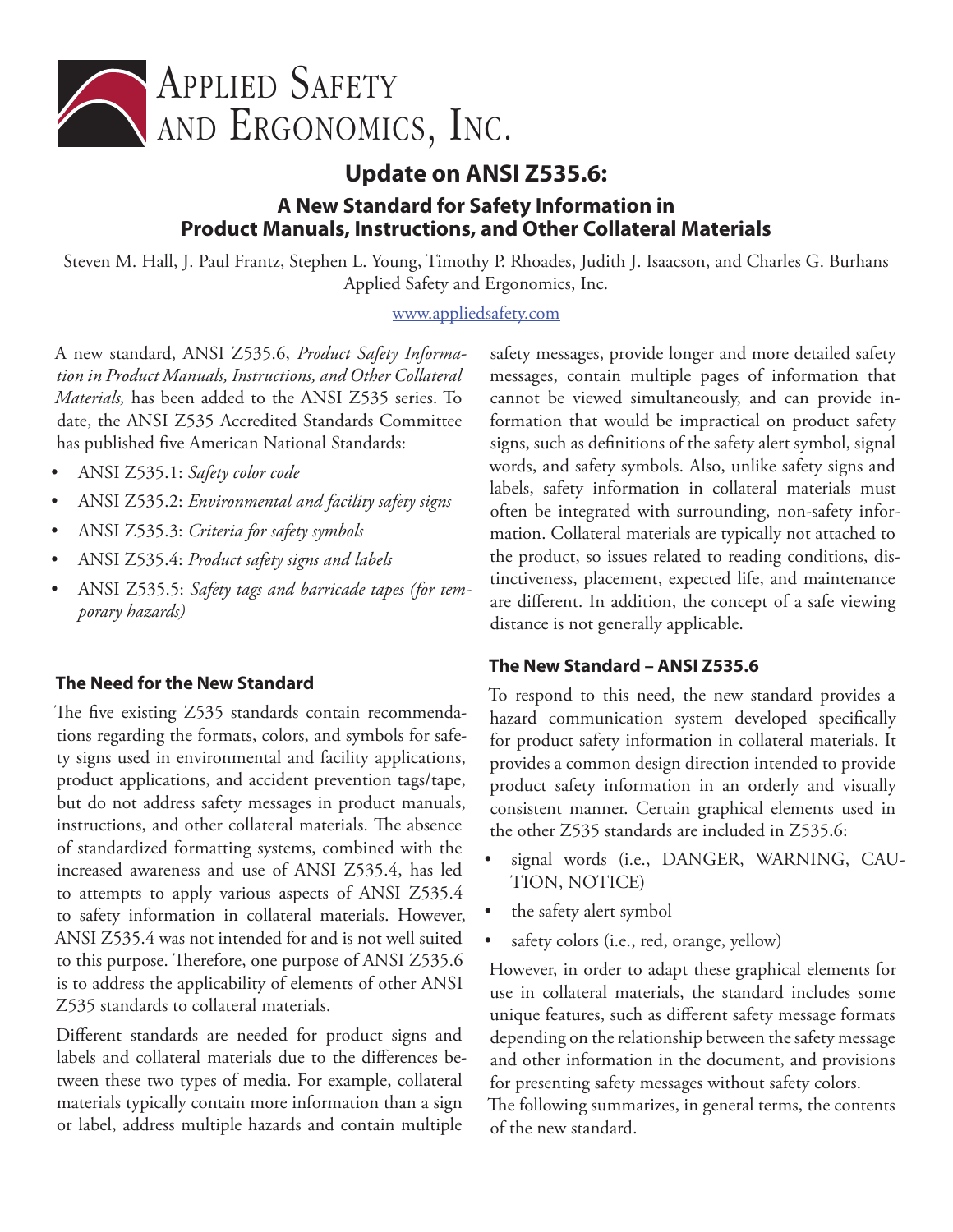### **Scope**

The standard sets forth requirements for the design and placement of safety messages in collateral materials. Like existing ANSI Z535 standards, such as Z535.2 and Z535.4, this standard is intended to apply to a broad range of products.

Collateral materials include a variety of documents, such as owner's manuals, instructions, user's guides, maintenance or service manuals, assembly instructions, and safety manuals. Collateral materials may take the form of a single sheet of paper, a multi-page document, instructions on a package or container, or a printable electronic document.

### **Signal Words**

Many of the safety message formats in the standard use signal words to call attention to the safety message. Signal words are often used with the safety alert symbol to form a signal word panel (Figure 1).



**Figure 1:** Signal word panels (with optional color)

The standard includes signal words that are used in other ANSI Z535 standards: DANGER, WARNING, CAU-TION, and NOTICE. As with other Z535 standards, signal words are selected based on degree or level of hazard seriousness, specifically, the probability and severity of harm associated with not following the safety message.

The signal word definitions in all of the ANSI Z535 standards' 2006 editions have been updated. The definitions of "DANGER," "WARNING," and "CAUTION," when used with the safety alert symbol, have been edited for clarity, but the intended meaning has not changed. The definition of "NOTICE" has been updated in all standards, and the signal word has been added to Z535.4 and Z535.6. This signal word replaces "CAUTION" without the safety alert symbol for use with messages not related to personal injury, such as messages related to property damage only.

In addition to the updated definitions, a detailed annex regarding risk assessment and signal word selection has been added to ANSI Z535 standards including Z535.6.

## **The Safety Alert Symbol**

The proposed standard includes formats that use the safety alert symbol (Figure 2).



**Figure 2:** Example of the safety alert symbol

The safety alert symbol indicates a potential personal injury hazard; it is not used for messages related to property damage only. The safety alert symbol may be used alone or in conjunction with a signal word in a signal word panel.

When presented as a black triangle with yellow fill, a black exclamation mark and, optionally, a yellow border (Figure 3), the safety alert symbol is identical to the general warning sign defined in ISO 7010 – 2003, *Graphical symbols — Safety colours and safety signs — Safety signs used in workplaces and public areas*.



**Figure 3:** Examples of the safety alert symbol when formatted like the ISO general warning sign

This optional form of the safety alert symbol is being added to the ANSI Z535 standards' 2006 editions to allow greater harmonization with ISO standards. For example, ANSI Z535.4 - 2006 will allow the use of this optional yellow and black safety alert symbol in signal word panels. Such a signal word panel is essentially identical to the optional hazard severity panel defined in ISO 3864-2 - 2004, *Graphical symbols - Safety colours and safety signs - Part 2: Design principles for product safety labels*.

While there is no ISO standard that is directly comparable with ANSI Z535.6, inclusion of this optional safety alert symbol allows safety messages in collateral materials to be visually similar to signs, labels, and tags that are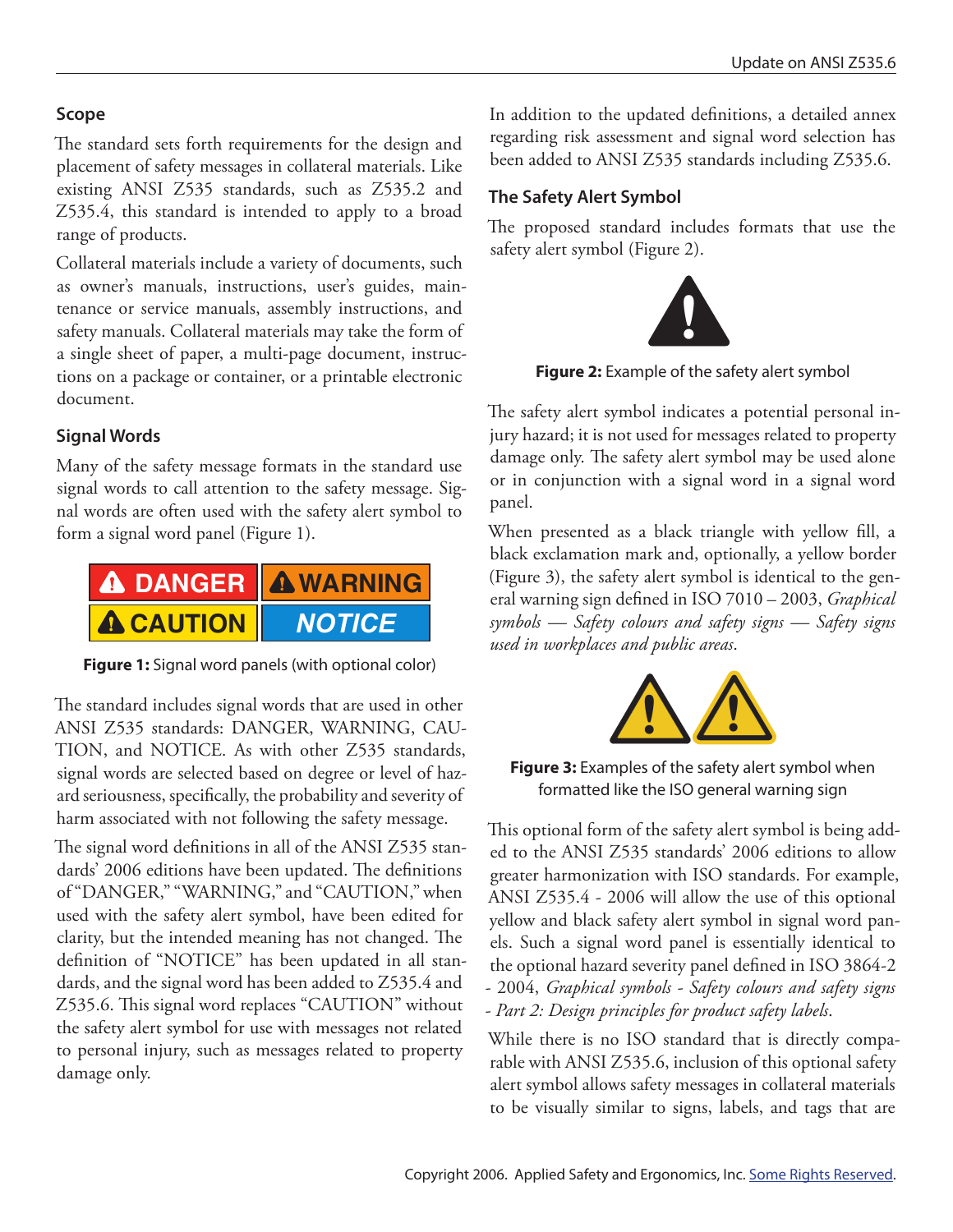formatted according to other ANSI Z535 standards and also to ISO standards.

### **Safety Colors**

The use of color is not mandatory. However, if color is used with signal words, the same safety colors that are specified in the other Z535 standards are recommended. ANSI Z535.1 provides specifications for safety colors.

### **Types of Safety Messages**

Unlike safety messages provided on signs or labels, safety messages in collateral materials can be classified based on their relationship to other information in the document. The standard defines four types of safety messages: supplemental directives, grouped safety messages, section safety messages, and embedded safety messages.

### Supplemental Directives

Supplemental directives are messages that refer to other safety messages. They can be used to:

- direct users to new, unique, unusual, or particularly important safety information
- direct users to product safety information in the document, in another document, or in some other source (e.g., product safety signs and labels)
- make users aware of the safety-related nature and importance of an entire document or section within a document (e.g., a section of grouped safety messages)
- reduce the need to repeat consequence information, especially generic consequences (e.g., "severe injury or death"), that may be associated with failure to read the document or refer to other sources of safety information.

Some typical supplemental directives include messages like:

- "read all instructions before use to avoid injury"
- "to avoid serious injury or death, follow the safety information in this document"
- "keep this manual"
- "read all product safety labels"
- "refer to local building codes for installation requirements"

Recommended formats for supplemental directives use the safety alert symbol (Figure 4) and, in cases where hazards and consequences can be determined with enough specificity to assign them, signal words.



**A** Read equipment manufacturer's manual<br>before using this product.

**Figure 4:** Example of a supplemental directive with the safety alert symbol

### Grouped Safety Messages

Grouped safety messages are presented in their own separate section or document, for example an "Important Safety Information" chapter in a document or a separate "Safety Manual." When provided in a section within a document, these messages are typically placed at the beginning of a document, before any procedural information to which they apply. A separate section or document of grouped safety messages must have a title or heading indicating that the information is safety-related. Signal words and the safety alert symbol are often not used with grouped safety messages, since there is no need to distinguish safety messages from other information in an all-safety section or document.

### Section Safety Messages

Section safety messages apply to an entire section of a document. These messages can be used to:

- provide safety information that applies throughout a procedure
- provide safety information that pertains to the topic of a particular section but that is not related to any particular procedural step or message in the section
- avoid unnecessary repetition of information about the hazards, consequences, or avoidance that applies to an entire section, paragraph, procedure, group of procedures, or other unit of text within the body of a document
- allow users to access procedural and other product-use information more easily and efficiently by reducing the extent to which a safety message interrupts or interferes with the access or flow of information